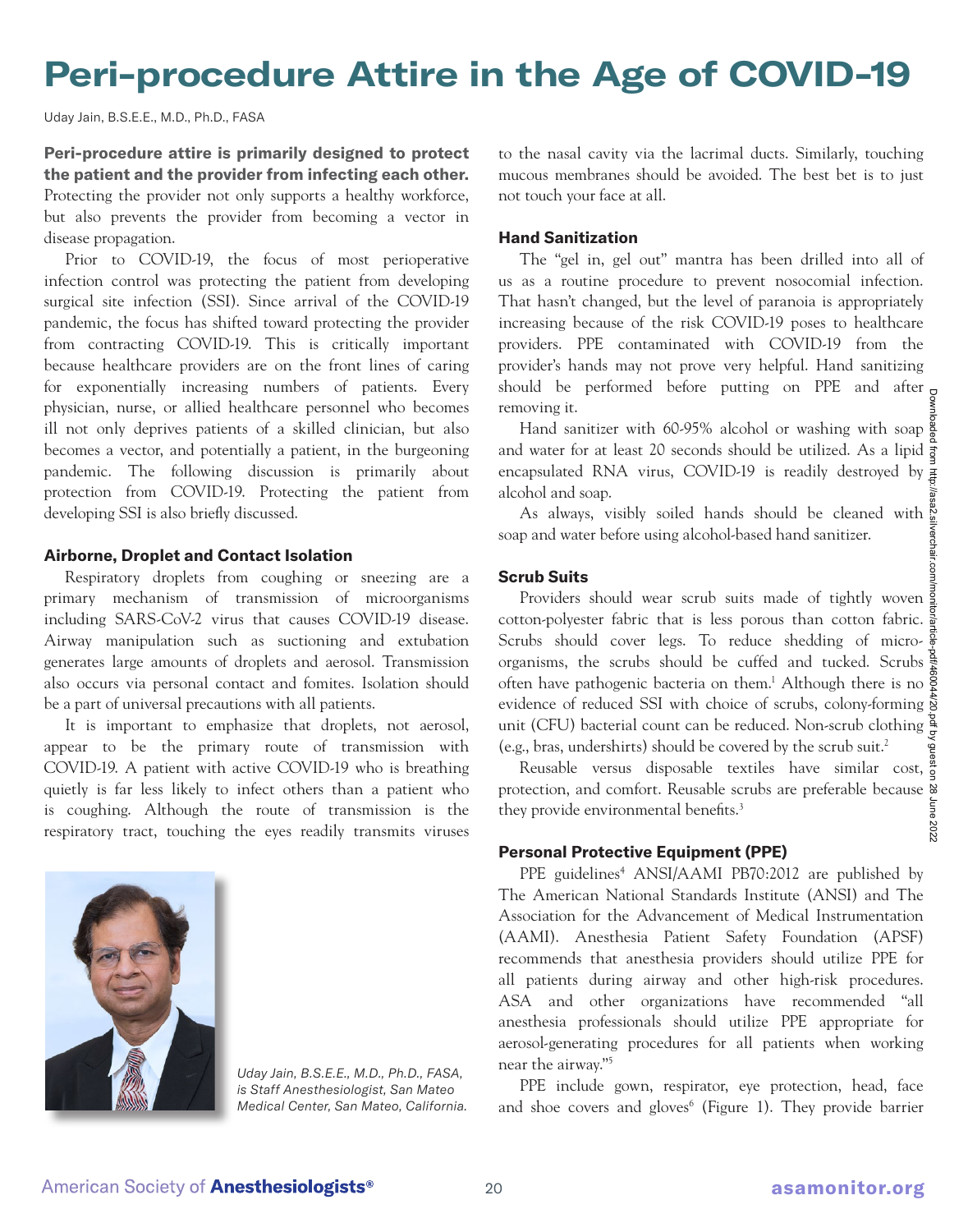protection for broken skin and mucous membranes, e.g., eyes, nose and mouth. Sterile PPE are not essential except when performing invasive procedures. PPEs are in short supply, are expensive, and should be used judiciously.

Gloves and gowns reduce SSI. Scrub suits, masks, head and face coverings reduce bacterial counts but there is no evidence that they reduce SSI.2



Figure 1: PPE recommended by CDC. *Courtesy of CDC.*

#### **Gowns**

ANSI/AAMI PB70:20124 documents the testing standards for medical gowns. There are four protection levels of gowns. Level 1 gowns only provide splash protection. Level 2 gowns provide splash protection and some resistance to fluid under pressure. Most surgical gowns are level 3, intended to provide protection against fluids under moderate pressure. The highest protection is provided by level 4 gowns, which provide protection against fluids and pathogens. Surgical gowns do not provide protection at the back of the gown, presumably because the surgeon is facing the patient. Isolation gowns differ by applying the standard to both the front and back of the gown.

Prior to COVID-19, the usual hospital recommendation was to utilize isolation gowns with moderate to high barrier protection (Level 3 or 4) if there is medium to high risk of contamination and a large critical zone. In the age of COVID-19, level 4 gowns are preferred.

# **Head, Face and Shoe Covers**

Microorganisms in the hair are difficult to clean. In a contaminated environment, the head and any facial hair should be completely covered. This is typically done with a skull cap or bouffant cap and, if necessary, a beard cover.<sup>2</sup> Fabric caps and beard covers will not block all virus containing particles. Also, they have not been shown to reduce SSI. Centers for Disease Control and Prevention (CDC) does not recommend shoe covers. Interestingly, the APSF does recommend shoe covers.

#### **Mask/Respirator**

Surgical masks are typically worn to protect patients from contamination by the health care provider. Although they are ubiquitous, they have not been proven to reduce SSI. The patient should use a surgical face mask, preferably with a face/eye shield. This partially blocks splashes and droplets, but not aerosol or airborne particles. The mask has leakage around the edges, reducing its effectiveness.

Providers should use a respirator such as N95 particulate filtering facepiece respirator (FFR).  $(N - not$  resistant to oil, 95 – captures 95% of particles  $> 0.3$  microns, respirator – filters  $\frac{6}{9}$ air). It does not protect against gas or vapor.

There is a shortage of respirators. Extend the use of N95 respirator for several different patients by wearing without  $\overline{\hat{\xi}}$ removing and covering it with a fresh mask/face shield per patient. Extended use and limited reuse are recommended.<sup>8-9</sup>



Figure 2: Elastomeric half-facepiece respirator (EHFR). *Courtesy of National Academy of Sciences.*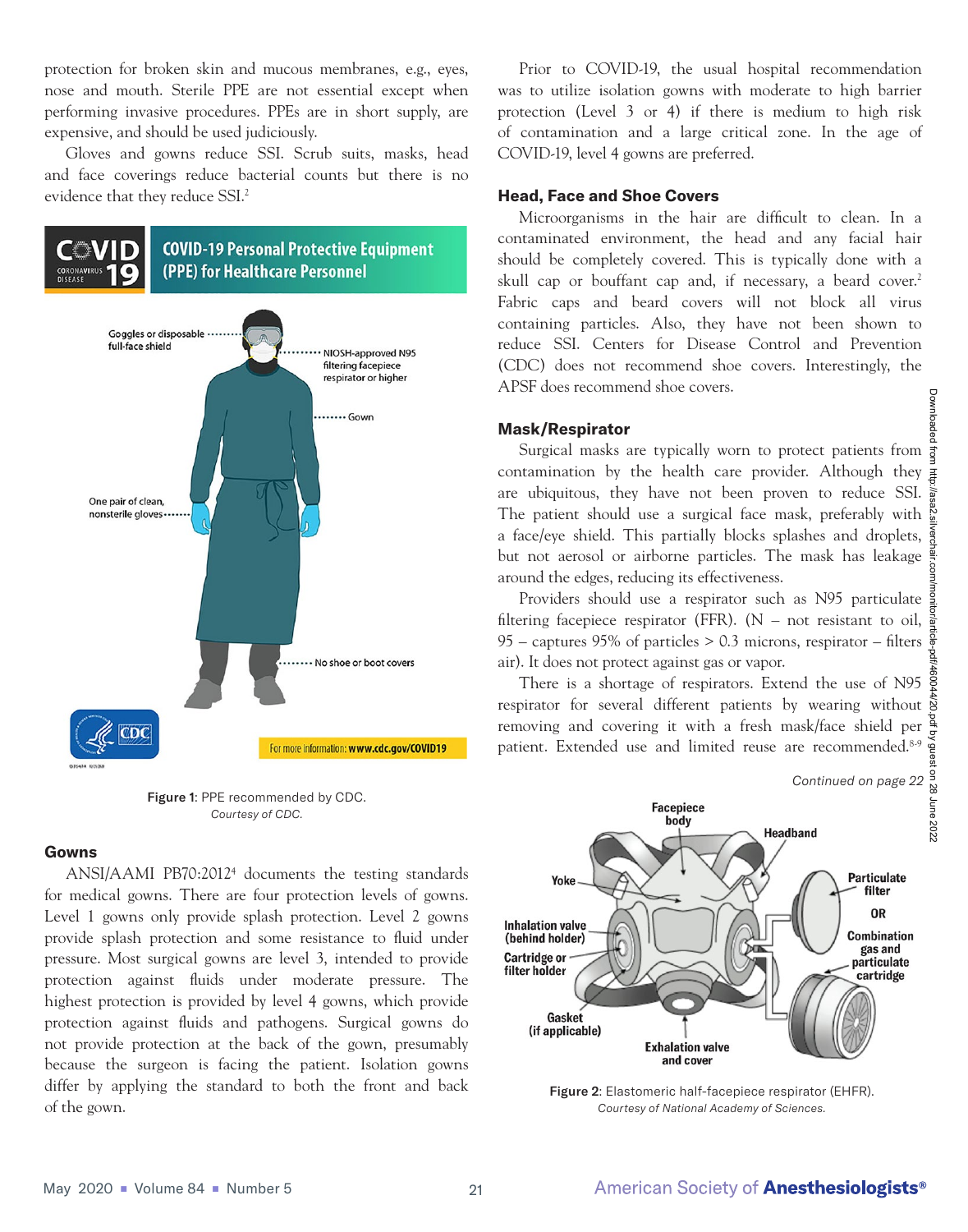#### *Continued from page 21*

N95 respirators manufactured for utilization in construction and manufacturing, but not having FDA approval, may also be used if necessary.

Elastomeric half-facepiece respirator (EHFR) is a tightfitting respirator made of synthetic or natural rubber<sup>10</sup> (Figure 2). Elastomeric indicates it is rubber-like. Half-facepiece indicates it covers nose and mouth. It can be reused after cleaning and disinfection.

Powered air-purifying respirator (PAPR) (Figure 3) utilizes high-efficiency particulate air (HEPA) P-100 filter (P – oil proof, 100 – captures 99.97% of particles  $> 0.3$  microns).<sup>10</sup> It has a battery-powered air blower. It is loose fitting and hooded or helmeted. No fit testing is necessary. It also protects eyes, face and head. Mask, goggles or cap are not required but may be utilized. PAPR mitigates COVID-19 transmission. PAPR is especially useful if provider breathing is labored, or provider has excess facial hair, or provider requires eyeglasses or surgical telescopes. PAPR is expensive and in short supply. It is reusable after cleaning and disinfection. In settings such as the operating room (O.R.), a PAPR that also covers the back of the head and neck may be preferable to the one that does not.



Figure 3: Powered air-purifying respirator (PAPR). *Photo courtesy of 3M®.*

Assigned Protection Factor (APF) is the aerosol concentration outside divided by inside the respirator. For N95 respirator, APF is 10. For EHFR respirator, APF is 10. For PAPR respirator, APF is 25-1000.

Controlled Air Purifying Respirators (CAPR®) are smaller units. CAPR units provide similar protection to PAPR units. However, they do not need the air pump and tubing shown in Figure 3. Instead, CAPR systems include the air ventilation and high efficiency filtration in the headpiece.

 It is important to note that PAPR/CAPR systems are not necessary for full protection. A properly seated N95 mask, face shield, and hair/beard cover is adequate, as specified in the standard operating procedures of the Nebraska Biocontainment Unit.



Figure 4: Disposable face shield *Photo courtesy of Sanford News.*

# **Eye Protection**

e **Protection**<br>PAPR or tight-fitting goggles should be utilized. Alterna- g tively, a disposable face shield that covers the front and sides  $\frac{a}{b}$ of the face may be utilized (Figure 4). Eyeglasses and contact  $\frac{8}{3}$ lenses are not adequate, as they may still readily permit contaminated droplets reaching the eyes. Tight-fitting goggles may not work well with eyeglasses or surgical telescopes.

# **Gloves**

Gloves reduce SSI<sup>2</sup>. Avoid nail polish and jewelry on hands.<sup>7</sup> The CDC does not recommend extended length gloves or routine double gloves.

Gloves are made of polymers of latex or nitrile, rated for thickness, puncture resistance and tensile strength. Natural latex gloves provide better protection against bacteria and viruses but pose a risk of allergic reaction. Nitrile is a synthetic